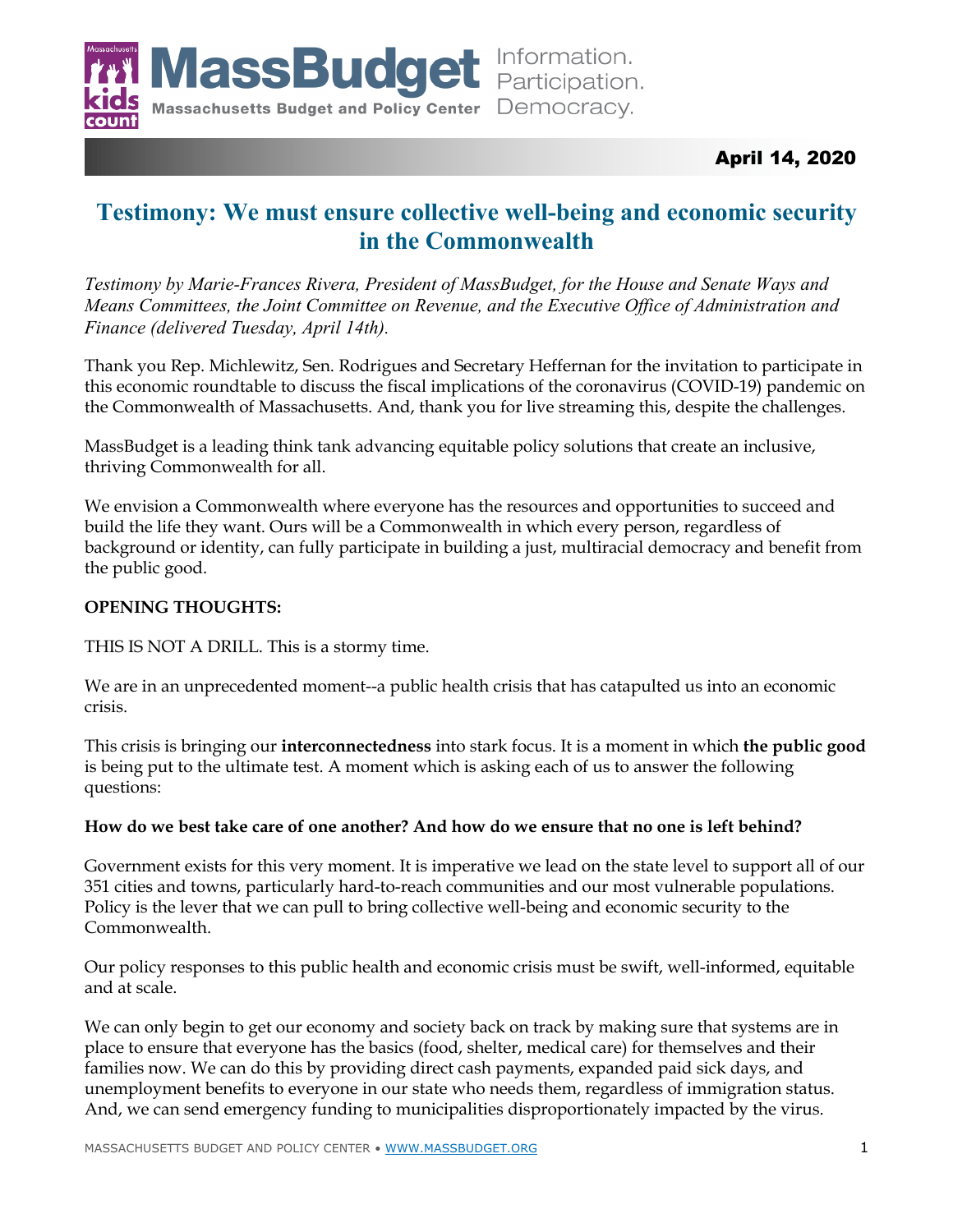We must support people through these incredibly difficult days and once the immediate crisis has passed, help move our state into recovery. The eventual road to recovery will require creating access to the jobs of the future, ensuring schools have all of the resources they need to support our young people when their doors reopen, and supporting small and minority owned businesses and workers as they get back on their feet.

And, we can do much of this through our state budget. By capturing **all** of the revenue available to us - we can use it to see people and businesses through these tough times, while also laying the ground for a just recovery.

We are offering what we hope are helpful **observations** of how recent past recessions have impacted tax revenues and how those patterns would impact tax collections, if they were repeated in the coming months. Ours is a 30,000 foot look, but one we feel can be useful in considering the potential scale of the problem the Commonwealth could face in the current and coming fiscal year.

I'll also share information on how the federal disaster relief packages have and can continue to help shore up the state tax revenue shortfalls that we'll certainly see and what we can do on the state level to ensure a just recovery here in the Commonwealth.

#### **STATE TAX REVENUE:**

Let me turn now turn to our numbers, all of which are based on Department of Revenue (DOR) tax collections data and the Consensus Revenue Estimates (CRE):

These numbers do *not* include non-tax revenue.

MassBudget examined the tax data from the last two decades and found the following:

- There were two recessions that occurred during this period. Our analysis finds that in the first year following the onset of each recession (so, FY2002 and FY2009), inflation-adjusted tax collections fell by **16.1 percent and 13.8 percent,** respectively. And, the year following this initial drop saw limited growth in collections. In each instance, inflation-adjusted collections did not return to their pre-recession levels for another five years.
- Were this pattern to recur now, **FY2020 final tax collections would fall \$4.2 billion to \$4.9 billion below FY2019 collections** (the last full year of actual data). Additionally, with limited growth in FY2021 (similar to the pattern observed in recent prior recessions), budget writers would not have available the \$862 million of growth built into the FY2021 CRE amount of \$31.151 billion. This means that FY2021 tax collections could fall some \$5.0 billion to \$5.7 billion short of the current FY2021 CRE.
- I will note that data compiled by the Center on Budget and Policy Priorities, shows other states are expecting double-digit declines in tax collections, including Vermont (a 14% drop), Michigan (a 4 to 16% drop), New Mexico (a 20 to 27% drop), and New York (a 9 to 17% drop).
- These are large numbers. And while I stress again that we are not saying this pattern necessarily will occur again now, we are noting that such declines are by no means out of the question.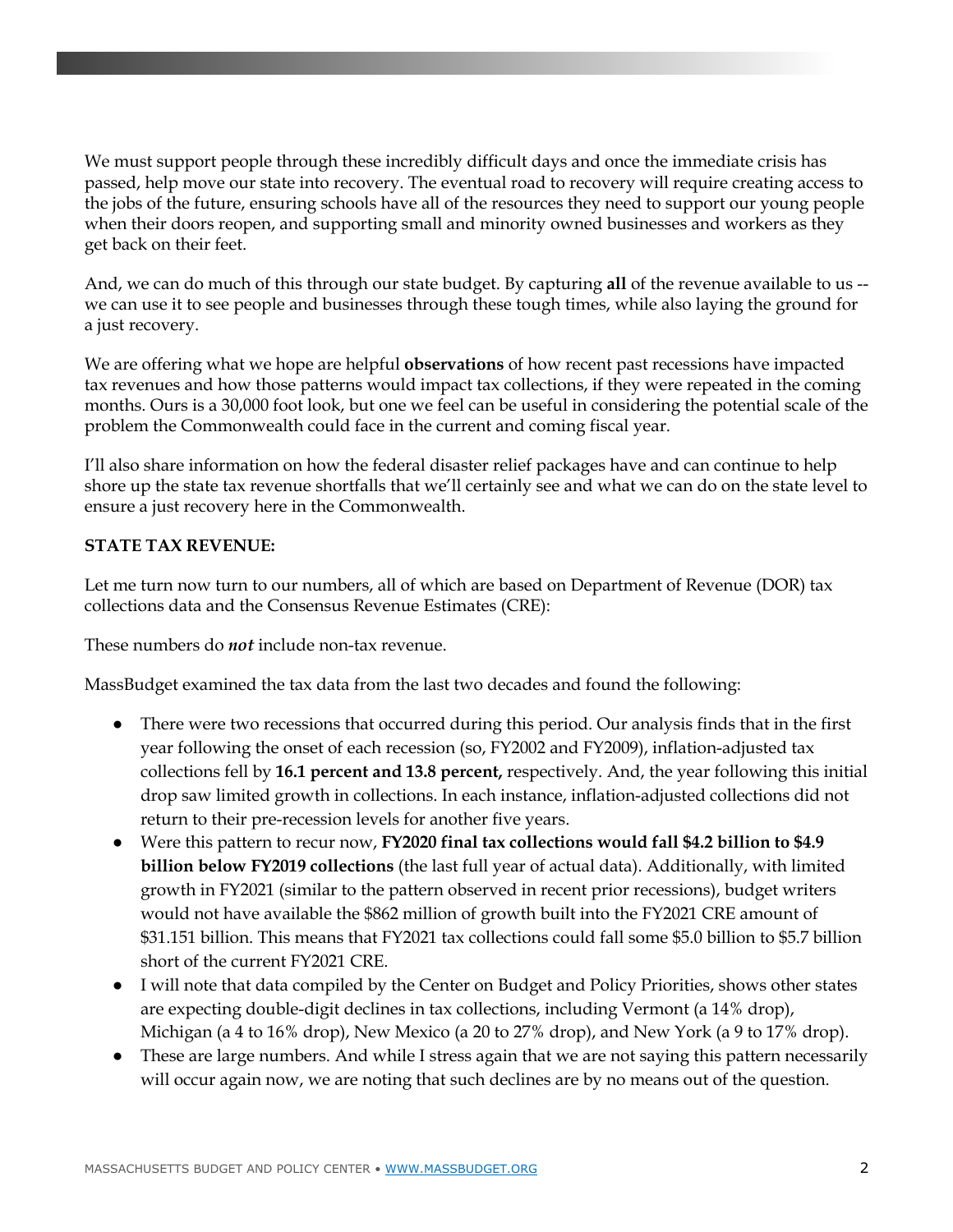Such sharp and persistent declines in tax collections have occurred in each of the last two recessions and very well could again.

# **CURRENT ECONOMIC CONTEXT:**

Our state budget and the tax collections that support it always live in a larger economic context.

Unemployment and Gross Domestic Product (GDP) data are helpful guides to provide this greater context. Notably, recent data on unemployment claims and expected declines in US GDP **do not**  suggest to us that the outlook for our state or national economy is *better* than it was at the start of the previous 2 recessions in 2001 and 2008.

To the contrary, some of the economic numbers we see are very concerning:

- Between March 15 and April 4,16.8 million workers applied for unemployment insurance (UI), according to the latest Department of Labor (DOL) data. That means that in those three weeks alone, more than one in 10 workers have applied for UI benefits. The labor market has been upended.
- For a benchmark, this is as if the entire adult population of Michigan, Minnesota, and Wisconsin applied for unemployment insurance in the last three weeks.
- National unemployment claims have already reached the peak level seen at the height of the Great Recession.
- It's worth noting that UI claims **do not** include many workers who are out of work due to the virus, so the actual number of people out of work is higher than this latest data show us.
- When I prepared this testimony last week, our team of analysts pulled figures on unemployment claims and projections for Massachusetts. We found estimations that said there could be about half a million laid off or furloughed workers by July. Now, the latest numbers are showing that the sum of initial claims for the four weeks ending April 4 is already approaching half a million (476,906).
- Turning to GDP, Goldman Sachs recently forecast a drop in **U.S. GDP of 9 percent** in Quarter (Q)1 of 2020, followed by a **Q2 decline of 34 percent. Those are huge drops.** By comparison, the peak decline during the Great Recession (Q4 in 2008) saw a drop in **US GDP of 8.4 percent.**  While Goldman Sachs sees a strong rebound in the second half of 2020, this assumes that the public health crisis - the underlying driver of all the downstream economic and fiscal challenges we face - passes quickly.
- *It is possible the COVID public health crisis may pass by mid-summer and an additional large federal disaster relief package will have the U.S. economy back up and humming along by the fall.* But it appears quite likely to us that very substantial economic impacts will last through 2021 and beyond.

# **STATE SOLUTIONS**

What are some of our takeaways from these numbers? Though much less dire outcomes are possible, the economic losses we calculate here are large and have happened before. It would be prudent to **plan for the worst and hope for the best.**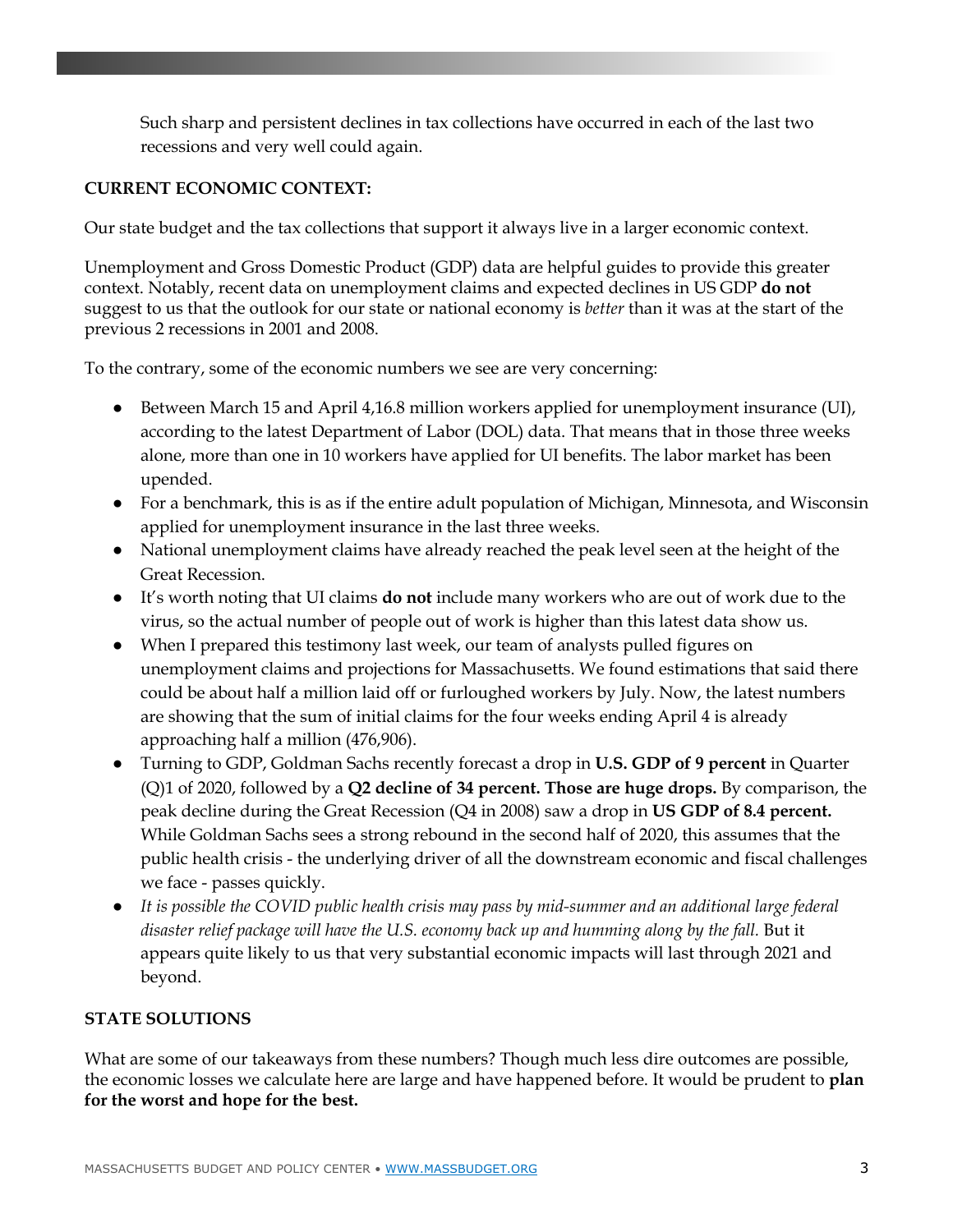For us, responsible planning for potential steep revenue declines means identifying ways to limit tax losses in the near-term so we can invest in the people of Massachusetts during the immediate crisis and lay the groundwork **now** for a strong and just recovery.

Toward that end, we think the first, best option to shore up tax collections is to delay, down-size or eliminate several of the largest and most wasteful tax breaks and tax loopholes in our state tax code. As examples, we would point to the following. (I also note that the figures I'm presenting here likely will be smaller until the economy returns to full health):

- Recoupling to provisions in the federal tax code that prevent large multinational corporations doing business here in Massachusetts from using complex accounting schemes to avoid paying their state taxes.
- The film tax credit, an \$80 million-a-year program that delivers the bulk of its credits to out-ofstate production companies and actors.
- The Single Sales Factor (SSF) tax break that delivers hundreds of millions a year to a few special industries, which together have cut jobs by the tens of thousands over the last two decades.
- And the yet-to-be-implemented state charitable deduction that will cost \$300 million each year. Almost half of the tax benefit from this deduction will go to households with over \$1 million of annual income, just half of one percent of all state filers.

These are only some of the most obvious options. There are many other examples we can point to. Also, we will need to draw on our Rainy Day Fund to ensure that vital services are fully funded to meet rising demand with a particular focus on helping our state's hardest hit populations. \

# **FEDERAL DISASTER RELIEF RESPONSE:**

During recessions, when revenues decline, states either cut spending, raise new revenue, or both. By contrast, the federal government can spend more than it takes in. That's a critical power during economic downturns, allowing the federal government to spend at a time when the private sector is scaling back, to keep the recession from getting worse.

To be clear, the scope and scale of the economic downturn suggests that the federal government should and must do far more to support state budgets, immediately and during the coming several years. The federal legislation already passed will provide some direct fiscal relief to the state, but this will not be enough. An increase in the Medicaid reimbursement rate (FMAP) will bring in over \$1 billion, and the Coronavirus Relief Fund will also provide more than \$1.6 billion that will help the state budget. Massachusetts will certainly want to access every federal dollar possible, although it is less clear how much of this will actually be available to the Commonwealth to offset state tax losses in the state budget.

This is a time when a significant number of people are out of work, our students are experiencing learning loss, people are unable to afford housing and basic necessities. People around the Commonwealth are dying and unable to access basic necessities. This is particularly true in our Gateway Cities like Chelsea and Lawrence. Now is not the time to default into austerity mode.

We must utilize all the tools in our toolbox:

● Look to close unhelpful tax loopholes on the state level.